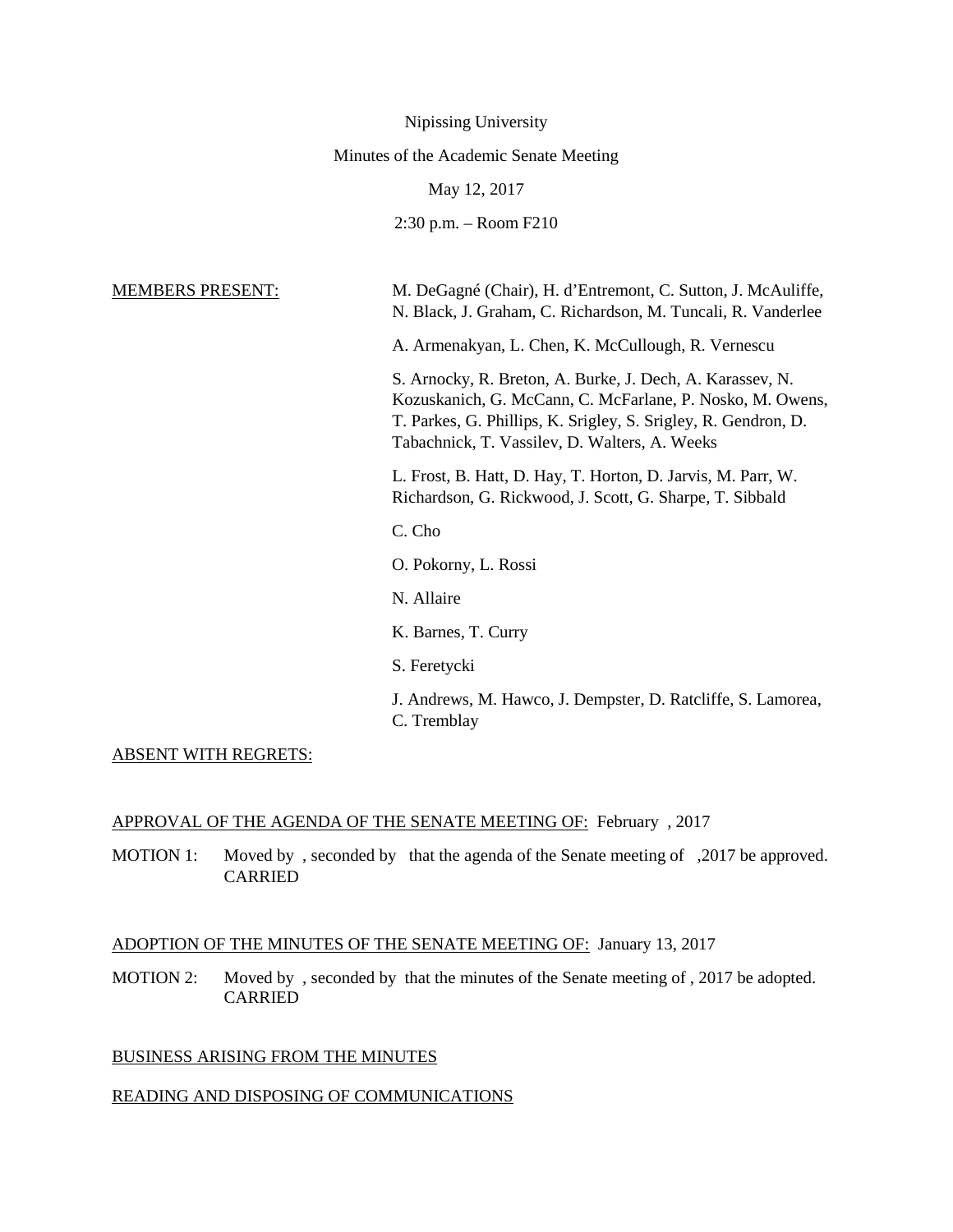### QUESTION PERIOD

### REPORTS OF STANDING COMMITTEES AND FACULTY OR UNIVERSITY COUNCILS

### **SENATE EXECUTIVE COMMITTEE**

MOTION ?: Moved by M. DeGagné, seconded by that Senate receive the Report of the Senate Executive Committee dated ??, 2017. CARRIED

### **UNDERGRADUATE STUDIES COMMITTEE**

MOTION ?: Moved by M. Tuncali, seconded by ?? that the Report of the Undergraduate Studies Committee, dated ??, 2017 be received. CARRIED

### **GRADUATE STUDIES COUNCIL**

MOTION ?: Moved by H. d'Entremont, seconded by ?? that the report of the Graduate Studies Council dated January 29, 2017 be received. CARRIED

### **PLANNING AND PRIORITIES COMMITTEE**

MOTION ?: Moved by H. d'Entremont, seconded by ?? that the Report of the Planning and Priorities Committee dated ??, 2017, be received. CARRIED

### OTHER BUSINESS

MOTION ?: Moved by M. DeGagné, seconded by R. Gendron that Senate move in camera.

### AMENDMENT OF BY-LAWS

### **ELECTIONS**

### REPORTS FROM OTHER BODIES

### Board of Governors

Alumni Advisory Board (info not rec'd until after April 21 Senate mtg. add to next Senate mtg. minutes).

Senator Feretycki experienced difficulties broadcasting audio and was unable to provide a report at the meeting. He asked that the following report be included in the minutes: Two brief updates: